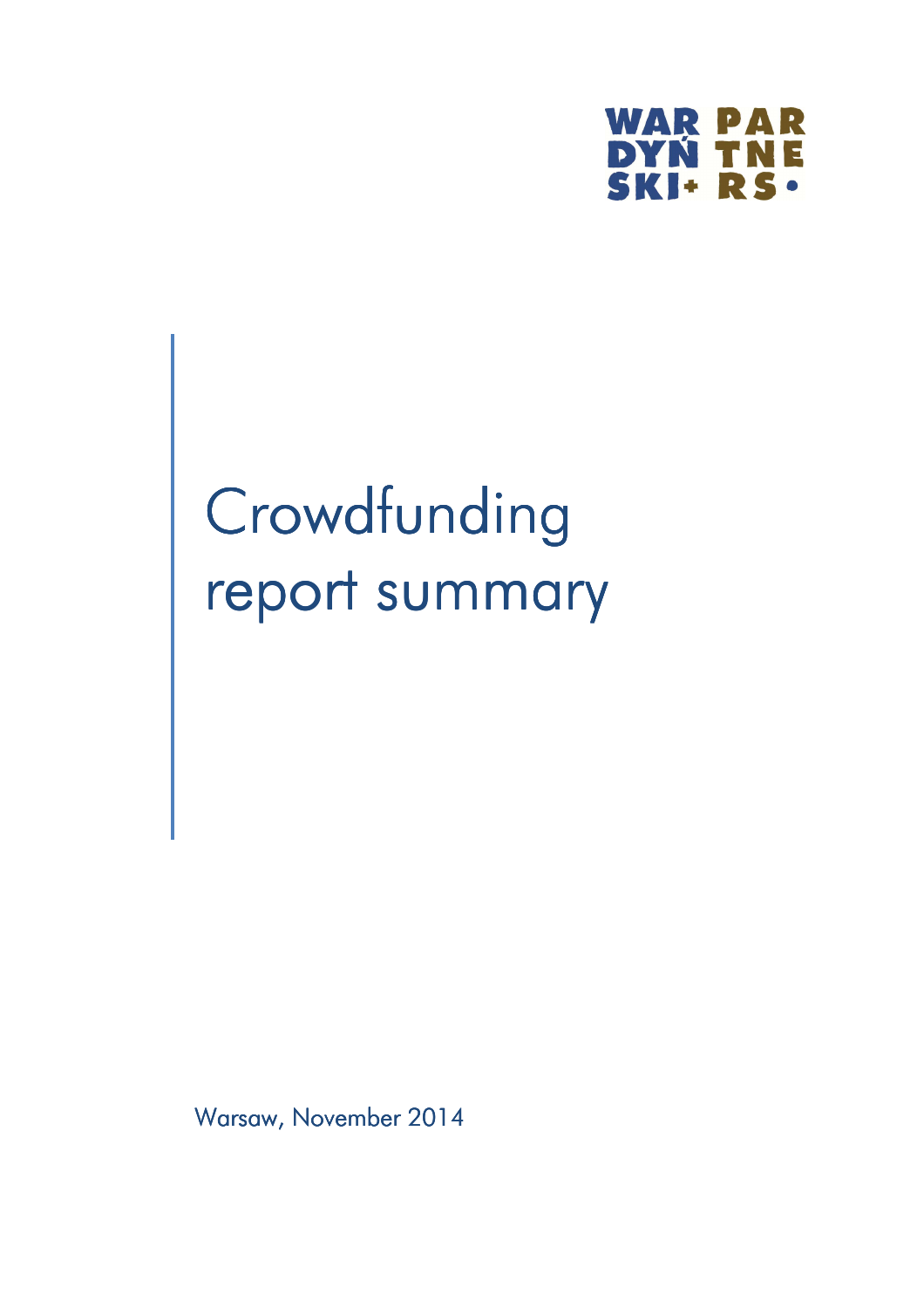#### Introduction

Crowdfunding has many faces. Charitable organisations have received support through this route, as have travellers, athletes, scientists and inventors, and the creators of such humble concepts as making potato salad—a project to which the public contributed over USD 55,000. But often crowdfunding is the main source of financing for innovative ideas which in the long run can drive economic development and positive social changes.

From this perspective, the role of crowdfunding can hardly be overestimated. It functions as the missing link in the chain of financing of the economy, providing an influx of capital to places traditional forms of financing do not reach because of the high risk. Thanks to crowdfunding, there is a growing likelihood that the creators of many innovative concepts will succeed in commercialising their inventions and knowledge.

Crowdfunding has vast potential in contemporary economies. According to figures from the European Commission, in 2012 some half a million projects were carried out thanks to crowdfunding. Estimates indicate that the value of financing obtained in this way in 2013 approached a billion euro. In Poland as well, crowdfunding platforms are appearing and enjoying growing interest from internet users. The first spectacular successes of crowdfunding campaigns are appearing here. An example is Aneta Kopacz's documentary Joanna, which won awards at numerous film festivals and through the cultural platform wspieramkulture.pl and a mailing of promotional materials managed to raise almost PLN 40,000 from 442 people in less than three weeks. And it was largely thanks to a successful crowdfunding campaign that Zbigniew Bródka could attend the Olympic Games in Sochi—where he won a gold medal in speed skating.

But is the basic idea of crowdfunding new at all? Largely no, as demonstrated for example by the fact that Poland adopted a Public Fundraising Act back in 1933. But in the internet era crowdfunding is much more than traditional public fundraising. Without a global network it was impossible to achieve the effect of scale to which crowdfunding now owes its growing success. The technology of the internet has raised this concept to an entirely new level, as it has also done to many other existing phenomena. Just as Netflix is more than a video rental counter, YouTube is more than an updated version of television, and Uber is more than a local taxi service, crowdfunding opens up entirely new possibilities for raising funds notwithstanding its similarities to earlier forms of public fundraising.

Numerous different models of crowdfunding have already developed. Some of the simpler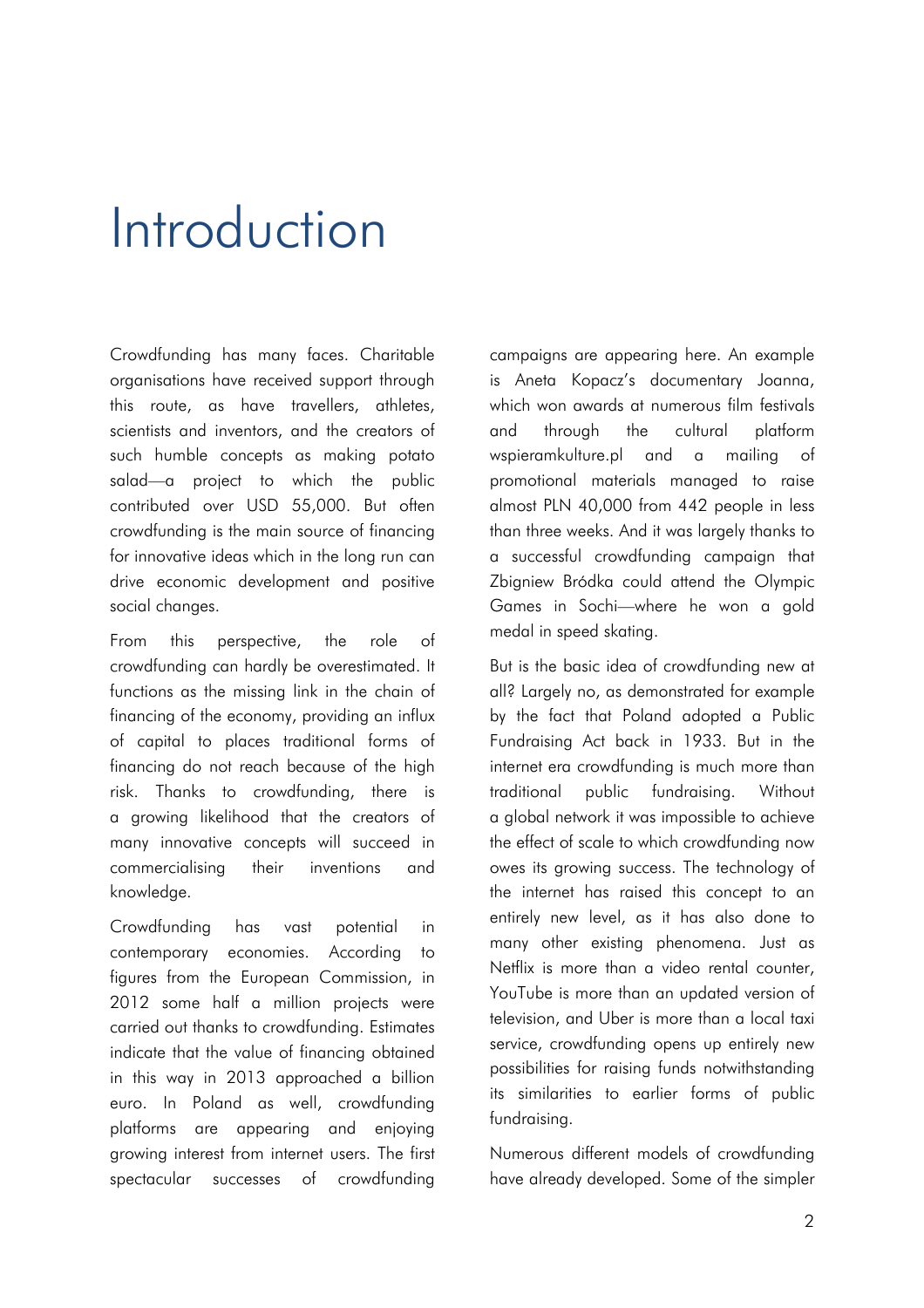models are reminiscent of traditional public fundraising, but thanks to the internet occurring on an incomparably larger and more global scale. But there are also much more advanced crowdfunding structures based on a model of equity or credit financing, leading to formation of complex legal relationships between the beneficiary and the funders.

Online social financing is not yet subject to special regulations under Polish law. The regulations governing public fundraising were updated not long ago, but these regulations have little practical application to new forms of crowdfunding. It should be assumed that as in the case of most new social phenomena, crowdfunding will also sooner or later face its own set of regulations. The purpose of our report is to identify the most important legal issues which the legislature should address in this case.

We attempt in our report to submit the phenomenon of crowdfunding to a legal and tax analysis from the point of view of all stakeholders: funders, beneficiaries (project

designers), and crowdfunding platforms. We suggest changes in the law which could help to fully exploit the positive potential of crowdfunding.

We limit ourselves to a presentation of the legal aspects of crowdfunding in the context of Polish law. But we realise that this perspective may not be enough. Many crowdfunding platforms extend their reach to numerous jurisdictions. In the case of such platforms, it will be necessary to analyse other legal systems as well to obtain a complete picture of the legal conditions for crowdfunding. There is a debate underway on introduction of crowdfunding regulations at the European Union level, but it is still at an early stage.

This report was prepared on the basis of Polish regulations in force as of 8 September 2014.

We should stress that the views and theories presented here are the personal views of the authors and must not be treated as a legal opinion or a formal statement by Wardyński & Partners.

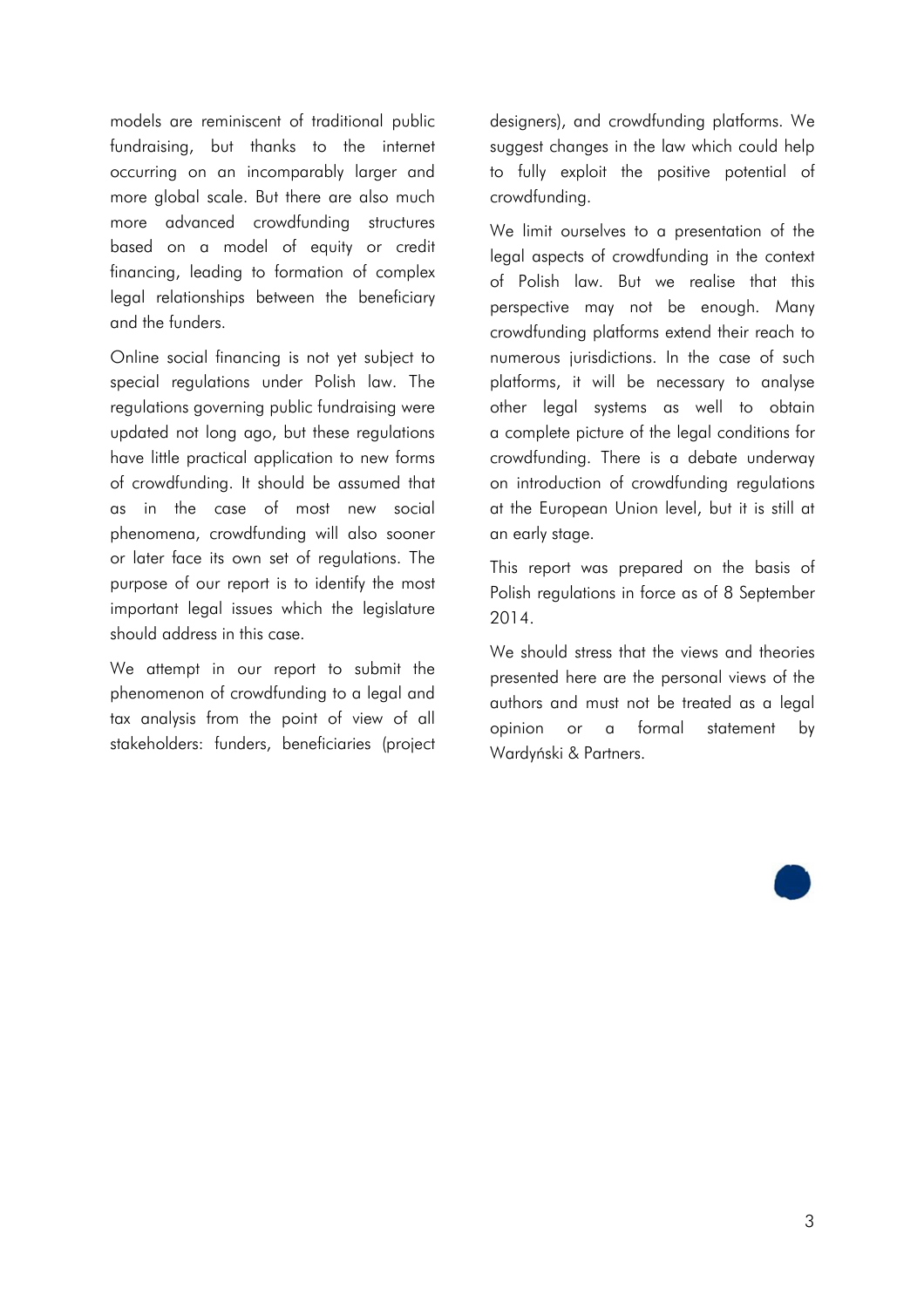#### Summary

- 1. Absence of specific regulations. Under the current state of the law, there is no comprehensive and systematic regulation of crowdfunding. While this creates an opening for development of extremely varied forms of social funding, it is also makes it difficult to determine the substance of the legal relationships between the participants in crowdfunding platforms and thus to fully and precisely establish the rights and obligations of specific users of such platforms.
- 2. Problems determining the substance of legal ties. In the case of many crowdfunding platforms, the nature of the legal relationship between the funder and the beneficiary is inadequately defined. This could generate controversy if a dispute arises between funders and beneficiaries. In this context it would be worthwhile to consider imposing an obligation on crowdfunding platforms to publish a statement defining the legal relationship created between beneficiaries and funders. Undoubtedly this would increase the transparency of crowdfunding platforms. The substance of the legal relationship would obviously differ depending on the specific crowdfunding model.
- 3. Patterns for legal relationships. Lawmakers should also consider laying down patterns for the legal relationships

that arise between funders and beneficiaries under various crowdfunding models. Such patterns could be applied in situations where a party (in practice, the platform operator) has not expressly modified the pattern. The patterns could also specify rules which the parties are not permitted to modify. However, this solution should be approached with great caution. Imposition of form contracts should not excessively limit the freedom of creators of crowdfunding platforms.

4. Status of funds transmitted to platforms. The lack of comprehensive crowdfunding regulations makes it unclear what the status is of funds entrusted to the operator of a crowdfunding platform. Most crowdfunding models provide that the funds should be held for some time by the operator (e.g. until the target amount of funding has been raised). From the perspective of users, it would clearly be desirable to have a solution that excludes funds on temporary deposit from attachment in the case of execution and automatically excludes such funds from the bankruptcy estate. For example, requiring operators to use escrow accounts as provided in the Banking Law could be considered, or other solutions of a similar nature. Regulations prohibiting operators from using deposited funds for their own purposes would also be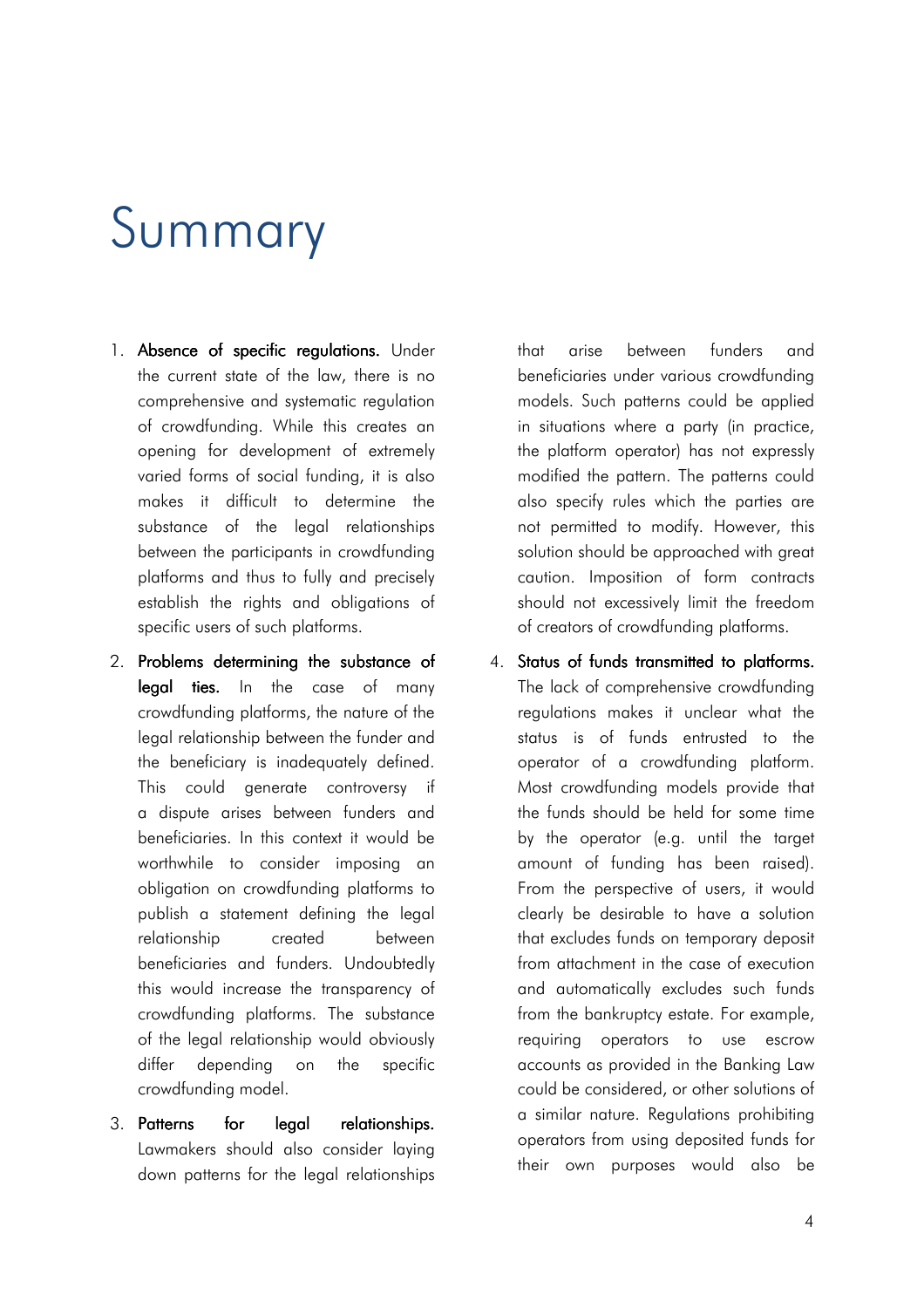desirable. At the time, operators might be permitted to invest the funds entrusted to them in appropriately safe and liquid assets.

The provisions of the Payment Services Act concerning funds held by payment institutions could serve as a pattern in this respect. In this context, it would also be worthwhile to consider requiring platform operators to maintain records of payments made by funders enabling payments to be easily traced to specific users, for example in the event of the operator's insolvency.

- 5. Protection of funders. Because the legal status of crowdfunding platforms is unclear, the level of protection of platform users is in many instances lower than in the case of other legal relationships of a comparable nature (e.g. investment funds). In particular, there are no uniform rules governing the scope of information that should be provided to funders and beneficiaries.
- 6. Consumer regulations. Consumer regulations raise doubts in the context of crowdfunding. For the most part the regulations are fairly clear, but in some cases they are not suited to the specifics of crowdfunding, e.g. on issues concerning delivery of items by a business in a contract concluded at a distance.
- 7. **Intellectual property.** For project designers, using crowdfunding platforms carries a risk of exposure of their ideas. One of the necessary elements of both market and financial success of a crowdfunding project is for the project designer to adequately prepare and secure its own rights and protect against

infringing the rights of others. In the case of online crowdfunding, haste is certainly to be avoided, and a creator seeking financing must be well prepared to sell the project to funders. And as early as possible given the nature of the concept, the creator should secure its rights using the available legal means.

- 8. Protection against dishonest beneficiaries. From the funders' point of view, protection against dishonest recipients is vital. Current regulations do not clearly resolve whether or when a funder can demand refund of a payment or withdraw financial support provided to a beneficiary. In our view, it would be worthwhile to consider introduction of a statutory catalogue of situations which would entitle a funder to demand a refund (for example if the recipient used the funds for a purpose entirely different from that presented on the crowdfunding platform).
- 9. Equity-based and credit-based crowdfunding. Under current law, equitybased and credit-based crowdfunding undoubtedly generate the most regulatory difficulties. It appears that in both instances, an appropriate strategy for regulating these crowdfunding models is essential. Without legislative intervention, operators of crowdfunding platforms under either the equity model or credit model will be exposed to a risk of operating illegally. Hence they may refrain from creating appealing new crowdfunding models out of a concern over potential legal consequences resulting from the lack of clear regulations. In light of the positive potential of both of these crowdfunding models, creation of a regulatory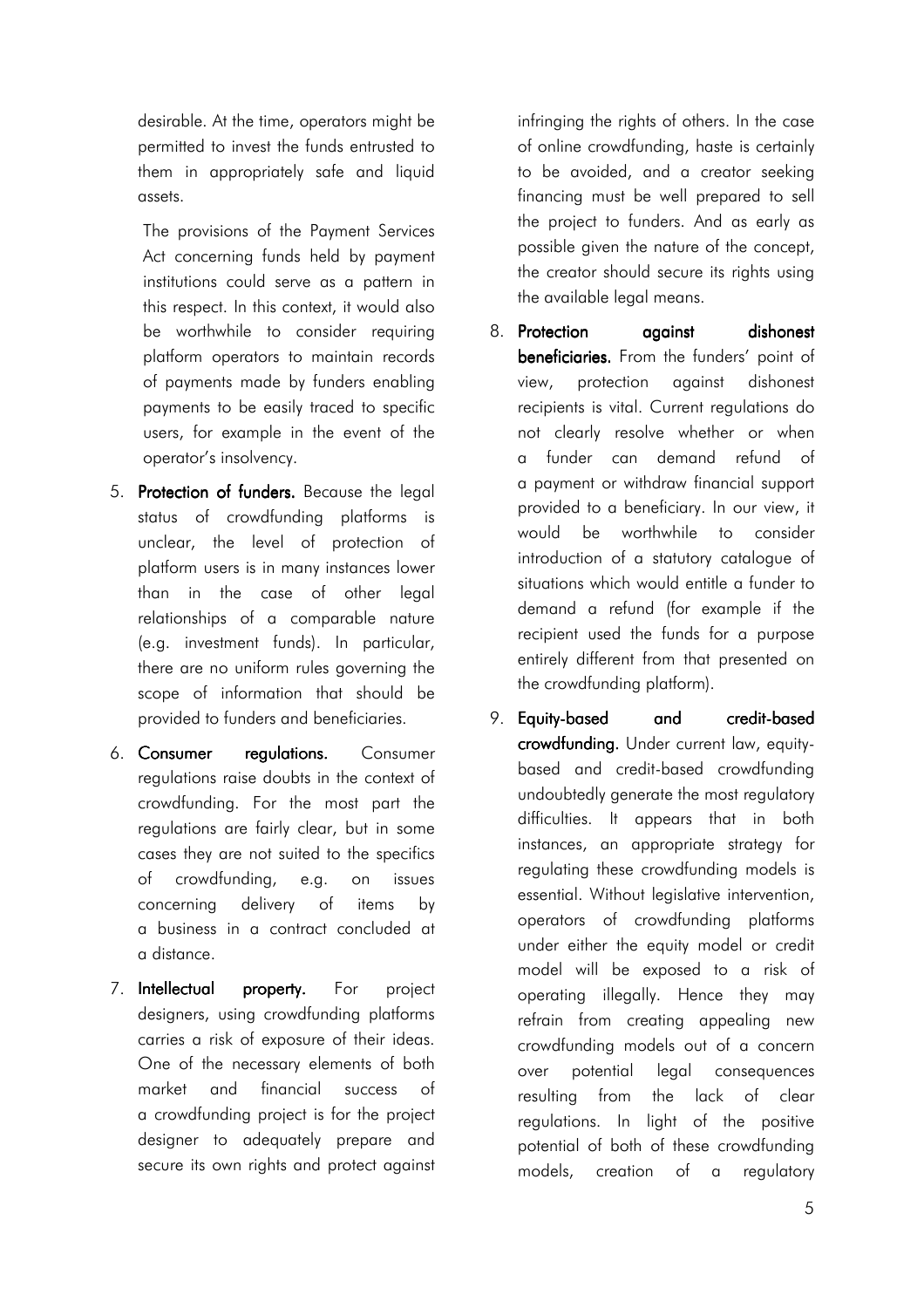environment encouraging activity of this type should be considered.

- 10. Trading in shares of private companies. Crowdfunding is yet another phenomenon revealing that some institutions of commercial law have not been adapted to the realities of economic life, particularly innovative activity. The statutory requirements for trading in shares of limited-liability companies are holding back the growth of equity crowdfunding in Poland.
- 11. Capital markets law. The capital markets regulations currently in force in Poland do not provide a legal framework specifically governing equity crowdfunding or facilitating further growth of this form of raising capital. It is possible to structure crowdfunding projects so that the extensive formal requirements imposed on raising equity through public offerings and on the activity of investment funds do not limit the possibility of raising funds through equity crowdfunding. But this raises the concern that in such cases, protection of fundamental interests of funders is being overlooked, and whether they have the means at their disposal to protect their interests both individually and collectively.
- 12. Payment services. Although intermediation in payments made by operators of crowdfunding platforms will be a payment transaction for purposes of the Payment Services Act, it should be assumed that in most instances operators will not be required to obtain a licence to perform payment services. This is because most platforms meet the conditions to quality for the exclusion set forth in Art. 6(2) of the act.
- 13. Money laundering. At this time, most crowdfunding platforms based on the simplest crowdfunding models (grants, advance sales or prize-based) need not be subject to the regulations set forth in the Act on Combating Money Laundering and Financing of Terrorism. However, platforms based on an equity or credit model may fall under these regulations in certain situations (mainly because such models may imply that the operator of the platform is conducting a form of regulated activity covered by the act). A more systemic solution should be considered in this context. First it should be determined to what degree crowdfunding platforms are susceptible to abuse for money laundering purposes. Then it should be considered whether each type of crowdfunding activity should be subject to the Act on Combating Money Laundering and Financing of Terrorism, and if not, what exclusion criteria should be adopted (e.g. by amount, by analogy to the treatment of electronic money).
- 14. Currency exchange. Because of the limitations implied in the definitions set forth in the Foreign Exchange Law, operators of crowdfunding platforms need not enter their activity in the register of bureaux-de-change maintained by the President of the National Bank of Poland so long as they do not exchange currency in material form (banknotes or coins). Nonetheless, conducting currency exchange may require the operator of a crowdfunding platform to comply with money laundering regulations.
- 15. Taxes. The varied nature of crowdfunding, combined with a lack of regulations directly governing taxation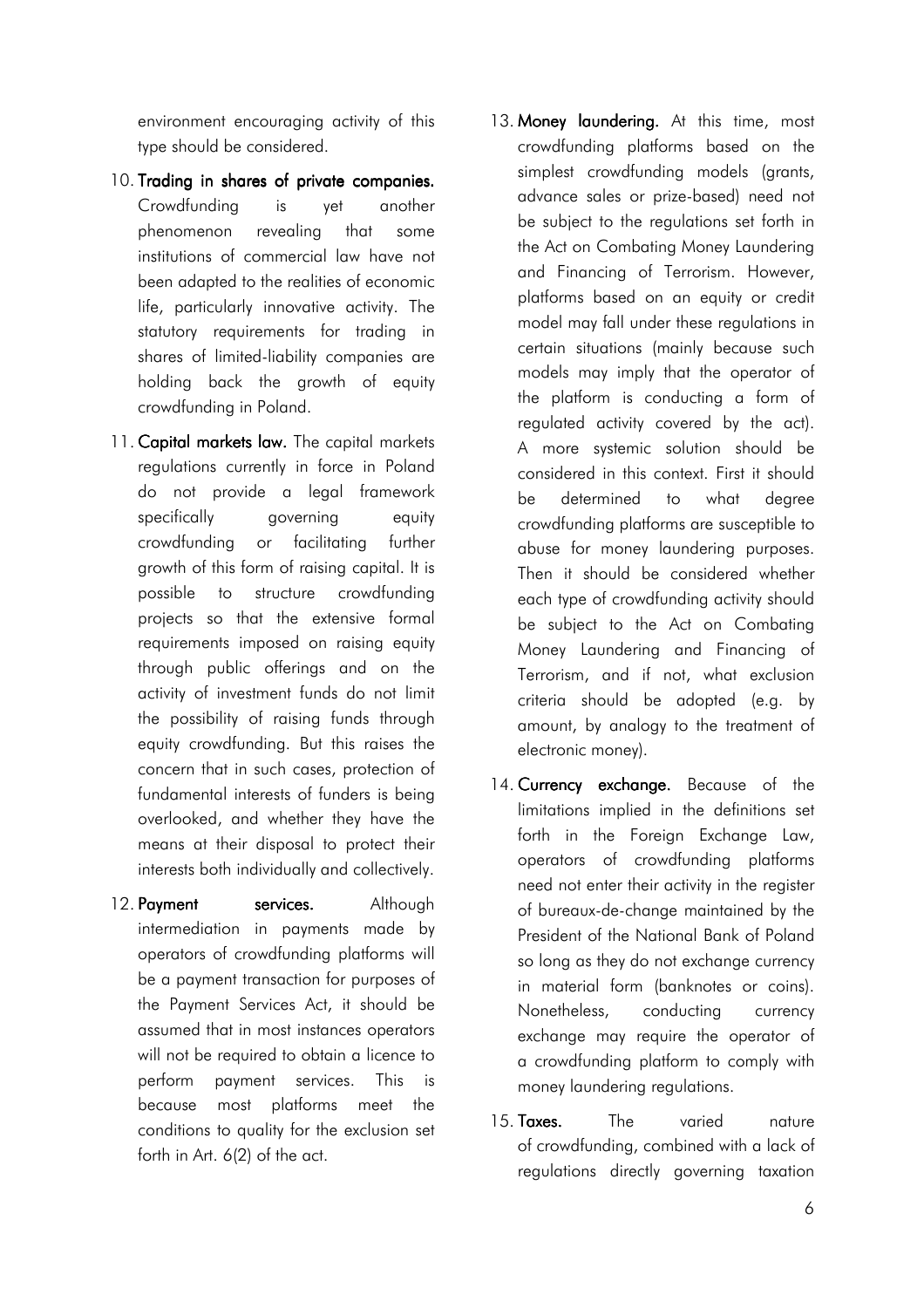of social financing or interpretations of tax law addressing crowdfunding, requires familiarity with numerous tax regulations and the details of the specific venture and model of crowdfunding in order to determine the entity that bears the tax obligation and the amount of tax that should be paid. But these aspects are unclear for participants in social financing. This may discourage them from becoming involved in projects. This also makes it difficult to assess the true profit on a venture and may open up a risk that payments may be questioned, possibly even leading to criminal tax liability. Unleashing the potential of crowdfunding may therefore require intervention in the area of tax legislation. This should be undertaken cautiously, with due regard to the specifics of the market as well as the solutions adopted in other countries or in guidelines from the European Court of Justice (if and when they appear). On the other hand, the multiplicity of forms of social financing subject to different taxation

rules means that the stakeholders—the creator, funders, and the operator of the crowdfunding platform—now have the freedom to frame the relationships between them and therefore have at least some influence over the tax burdens. But this now requires an in-depth analysis on a case-by-case basis.

- 16. Legislative initiatives. Adoption of crowdfunding regulations in Poland or at the EU level should not be expected in the immediate future. The plan is to monitor the market and test the adequacy of the existing regulations. Decisions on what steps to take next may come in 2015.
- 17. Innovative potential and legal challenges. In its current form, crowdfunding appears to be just the beginning of new forms of financing. Its evolution may follow in the direction of the use of alternative forms of property (such as Bitcoin) in financing of projects. This carries with it numerous legal challenges which will have to be dealt with in the future.

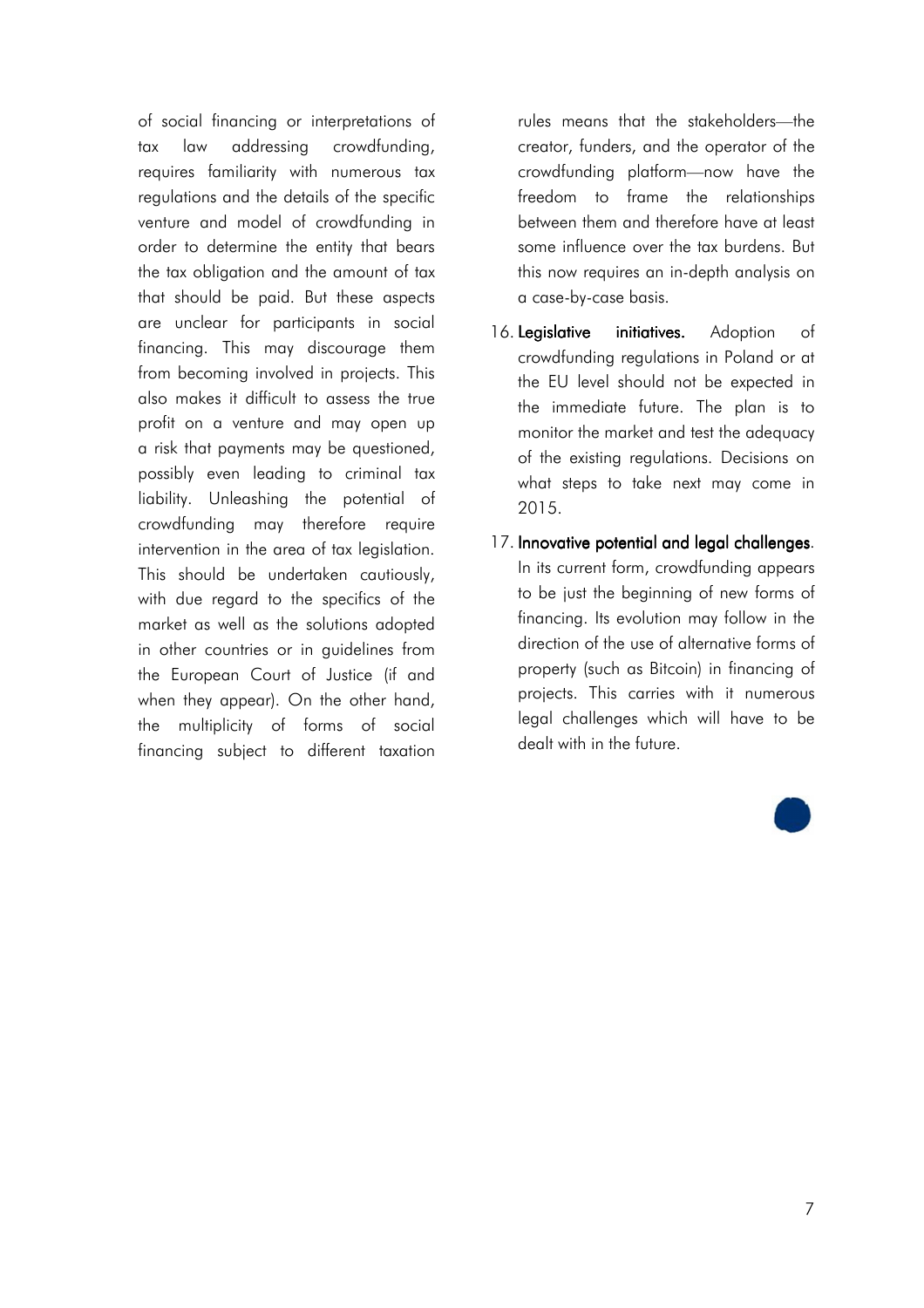## New Technologies Practice

For us, new technologies are all about new legal challenges. In many instances, we must tackle doubts surrounding the legal treatment of innovative products and services or an absence of relevant regulations. To assure clients legal security in such circumstances, lawyers must bring to the table experience, creativity, and an understanding of the business environment.

Therefore we have created an interdisciplinary New Technologies Practice within the law firm, bringing together highly skilled practitioners from selected fields of law. We are supported by technology experts cooperating with the firm and offering a wide range of technical knowledge.



Anna Pompe Adwokat, partner

E-mail: anna.pompe@wardynski.com.pl Tel.:  $(+48)$  22 437 82 00, 22 537 82 00



Joanna Prokurat Tax adviser

E-mail: joanna.prokurat@wardynski.com.pl Tel.:  $(+48)$  22 437 82 00, 22 537 82 00

We strive to meet our clients' needs as they arise by creating highly specialised legal services addressed to specific segments of the new technologies market. We provide comprehensive regulatory, tax and transactional advice.

Based on our existing experience, we have identified the following areas of our practice: biomedical and modern foods, creative industries, crowdfunding, cybersecurity, e-commerce, financing of new technologies, gaming, information technology, new payment solutions, new technologies in searching for energy, public-private partnership projects (PPP), protection of privacy, research and development (R&D), telecommunications.



Krzysztof Wojdyło Adwokat

E-mail: krzysztof.wojdylo@wardynski.com.pl Tel.:  $(+48)$  22 437 82 00, 22 537 82 00



Piotr Rutkowski Technology adviser

E-mail: piotr.rutkowski@wardynski.com.pl Tel.:  $(+48)$  22 437 82 00, 22 537 82 00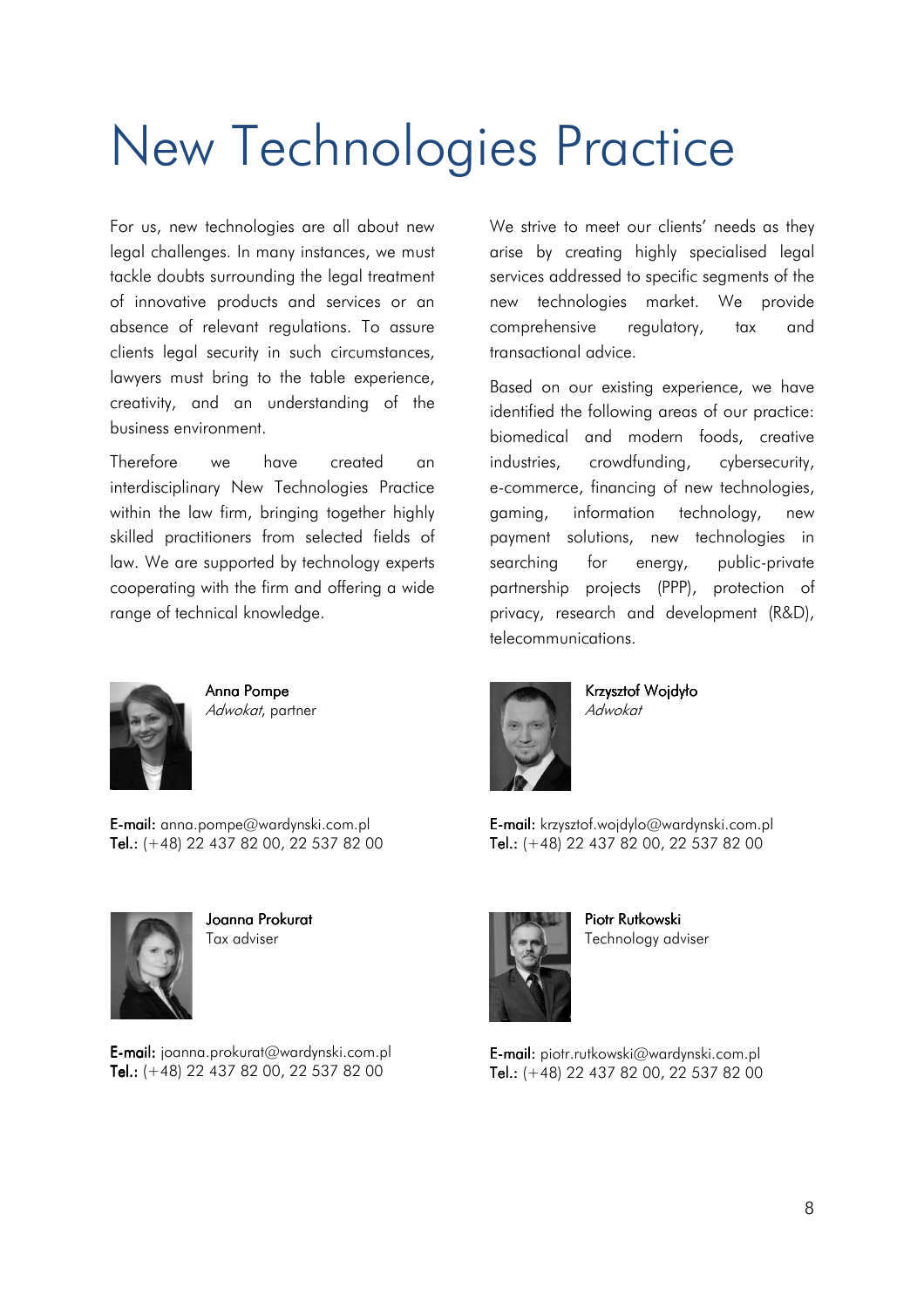### About Wardyński & Partners

Wardyński & Partners is one of the largest independent Polish law firms, with offices in Warsaw, Poznań, Wrocław, Kraków and Brussels.

The firm's practice is focused on such areas as arbitration, banking, bankruptcy, capital markets, competition law, corporate law, dispute resolution, employment law, energy law, environmental law, EU law, infrastructure projects and public-private partnership, intellectual property, maritime law, mergers and acquisitions, pharmaceutical law, project finance, public procurement, real estate, tax and tax disputes, and technology, media and telecommunications.

The firm is the owner of In Principle, a web portal for managers and lawyers, where we write simply about complicated legal issues that may have an impact on business. In Principle was created through a merger of the firm's Litigation Portal and Transactions Portal.

The firm is also the publisher of Wardyński $+$ , the first Polish-language app on legal topics for iPad and Android. The app is available free of charge at the App Store and Google Play.

> www.wardynski.com.pl www.wardynski.com.pl www.inprinciple.pl Wardyński+